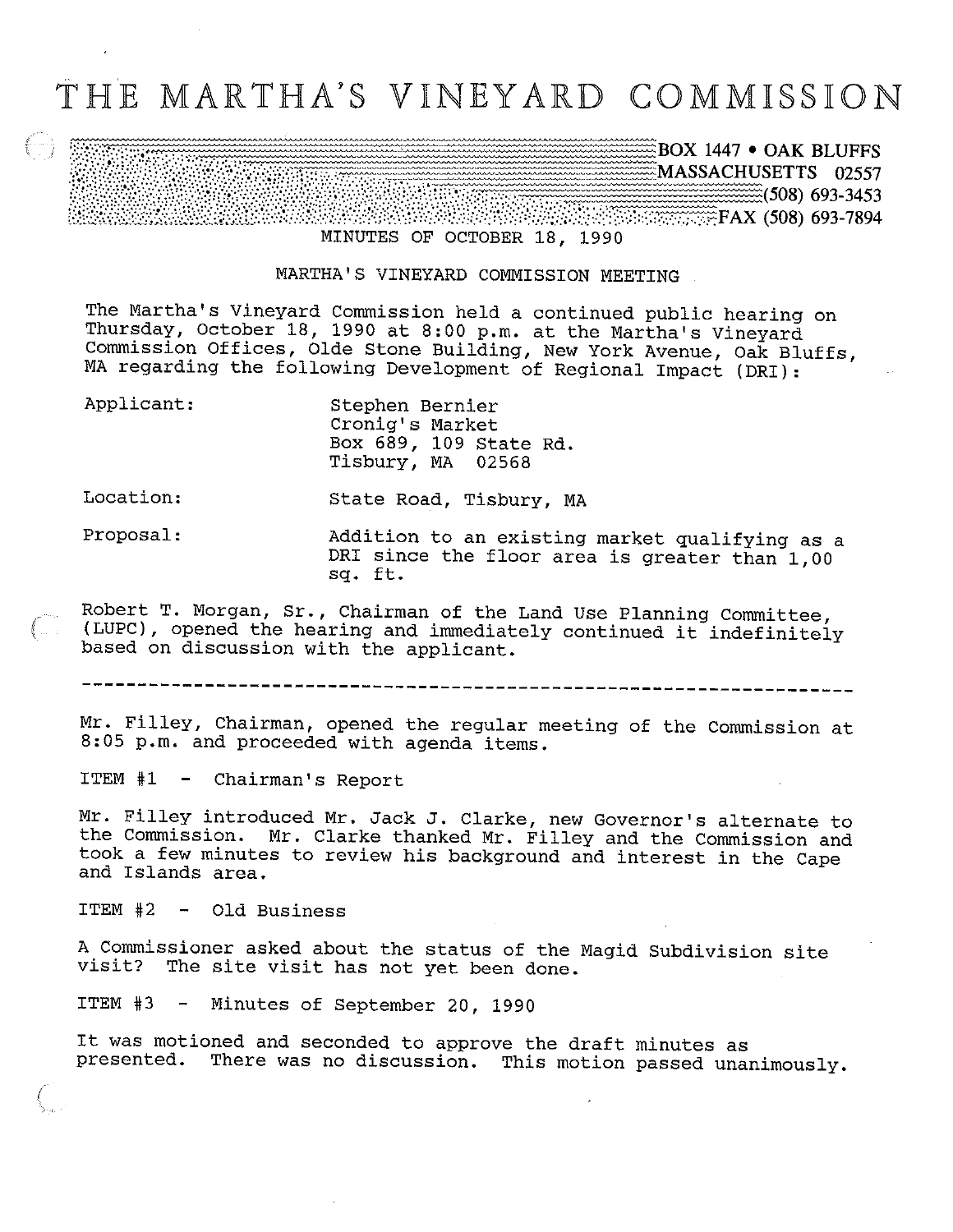MVC MEETING MINUTES OCTOBER 18, 1990  $\ldots\ldots\ldots\ldots\ldots\ldots\ldots\ldots\ldots\ldots$  PG2

ITEM  $#4$  - Committee and Legislative Liaison Reports

Mr. Morgan, Chairman of LUPC, report on their meeting Monday with Mr. Bernier of Cronig's and their discussion on a continuation based on the Road Corridor Traffic Study. We also discussed a subdivision proposed by Mr. Look. On October 22nd we will be working on the DRI checklist.

Mr. Early, Chairman of Planning and Economic Development, asked Mr. Saxe to report since this will most likely be his last Commission meeting. Mr. Saxe, MVC Staff, reported on the completion of Phase I of the Oak Bluffs Planned Development District Master Plan, correspondence with Mr. DiDato regarding Phase II, and the Town process to follow.

Mr. Filley thanked Mr. Saxe for all his hard work for the Commission.

Mr. Simmons, MVC Transportation Planner, reported on the upcoming Marine Transportation Symposium. He referred Commissioners to a tentative schedule in their packets and stated he has 110 confirmed participants and responses are still coming in. Everything is working out well.

Mr. Filley thanked Mr. Simmons for his excellent work on this Symposium.

Mr. Sullivan, Chairman of the Roads Corridor Committee, reported that they had met with the Tisbury Planning Board. New members were assigned to the committee. The discussion was general in nature and well received. We discussed the long and short term plans. Mr. Barwick, Chairman of the Planning Board, stated he had been in touch with the Steamship Authority Governors and they may be willing to help.

Mark Adams, MVC Consultant, reported on the Regional Open Space Plan by referring Commissioners to an open space questionnaire in their packets. He discussed the development and distribution plans of this questionnaire and asked all Commissioners to complete one. He stated he will be giving a progress report on the entire plan at a later date.

Ms. Sibley, Chairman of the West Tisbury Special Ways DCPC Committee, reported that the West Tisbury Town Meeting did not approve the regulations for this DCPC district. She asked members of the Committee to contact her to set up a meeting.

ITEM #5 - Discussion - Ferry Boat Village, Town of Tisbury

Mr. Morgan reported that LUPC had not taken a vote on this. We were waiting for a letter from the Tisbury Conservation Commission which we have received. The question before the Commission is do they feel this is significant enough to warrant a public hearing.

There was lengthy discussion regarding the following issues on this Form A subdivision request of property that was previously a DRI: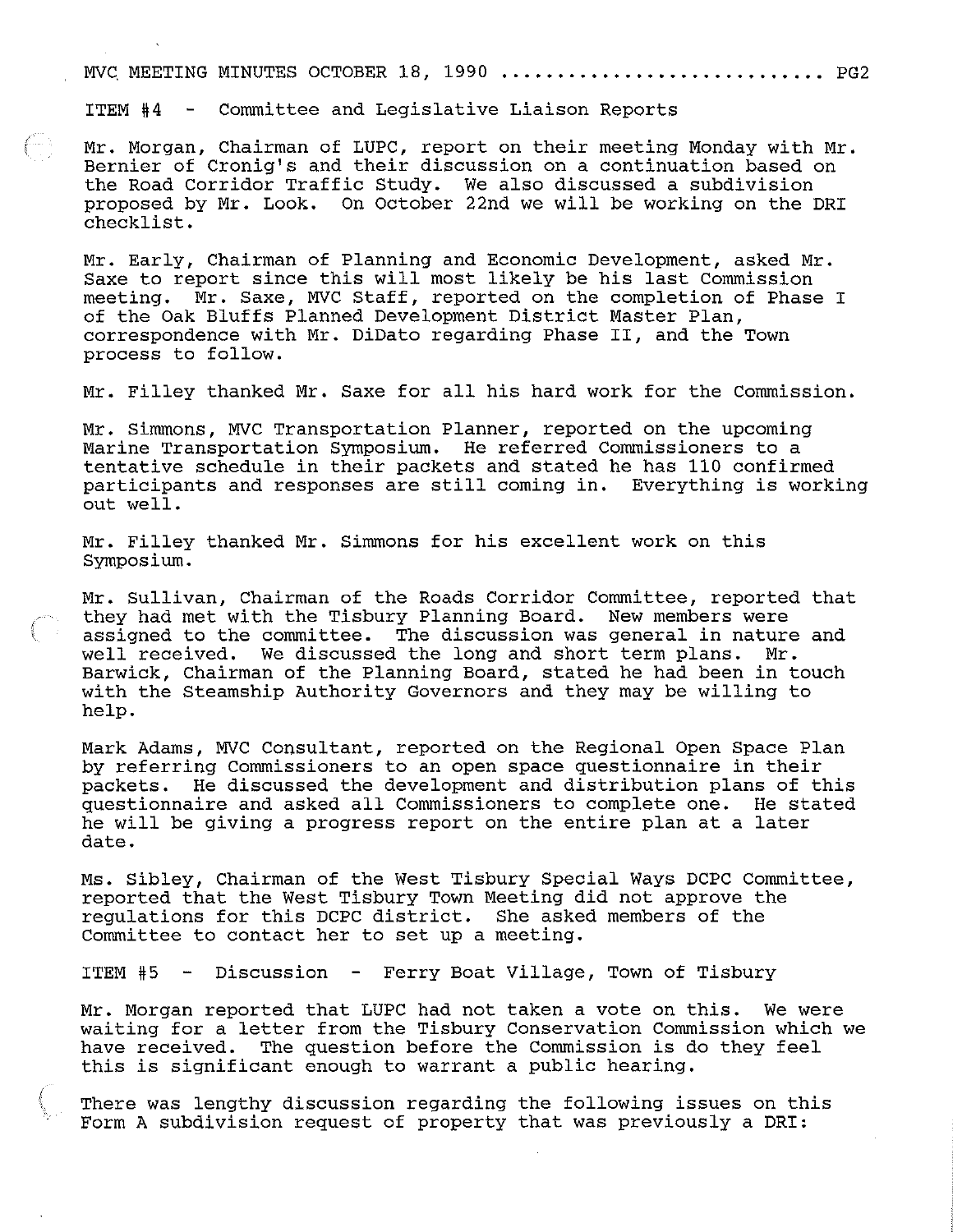## MVC MEETING MINUTES OCTOBER 18, 1990 ............................. PG3

Tisbury Conservation Commission's Order of Conditions being noted on the subdivision plan; current and potential uses for the subdivided lot; MVC jurisdiction should a building be proposed on that lot; existing Town regulations for that area; correct administrative procedure and precedent; and questions on the need for MVC counsel to review.

It was motioned and seconded that the modification is insubstantial and does not warrant a public hearing and further that the modification be allowed with the stipulation that the following be noted on the plan: the Order of Conditions from the Tisbury Conservation Commission #74-115 applies to this subdivision; that the current use as boat storage can continue and that the property is the subject of a previous DRI and would have to return as a DRI under Checklist Item #13 if development permit(s) were sought for this lot. This motion passed with a vote of 11 in favor, 2 opposed, 1 abstention, Schweikert. (Harney was in favor.)

ITEM #5 - Discussion - Spring Cove Realty Trust, Paul Adler, Town of West Tisbury.

Mr. Saxe, MVC Staff, discussed the DRI, the previous litigation and<br>the test borings as they relate to this modification request. The the test borings as they relate to this modification request. request is a modification of a Commission condition requiring at least  $5$  test borings to be done at the bridge site.

Mr. Morgan stated they were disappointed by the response received from Mr. Odgen because the question regarding the borings was not addressed. He stated that personally he is not willing to replace the 5 test borings conditioned with 1 done with an auger on dry land.

There was lengthy discussion regarding this issue including testimony given by DEP expert that no perched wetland exists; the final conditions stating that it doesn't relieve the permittee from local regulations; the questions of whether 1 auger test outside of the wetland can give the same indications as 5 done with other methods within the wetland.

There was a motion to deny this modification request. This motion was seconded but later withdrawn after discussion of the need to determine if the modification is substantial enough to warrant a public hearing first. There was discussion on the significance of this modification request.

It was motioned and seconded that the this DRI modification request is substantial enough to warrant a full DRI review and public hearing. This motion passed with 1 opposition, Eber and 0 abstentions.

ITEM #6 - New Business - Dukes County Retirement System

Mr. Norm Friedman, Administrator, discussed the request to petition the Dukes County Retirement System for membership. He stated that the Commission has had no social security deductions or retirement plan  $\Box$  since its beginning. We have to accept Chapter 32, section 1-28 and petition for admittance.